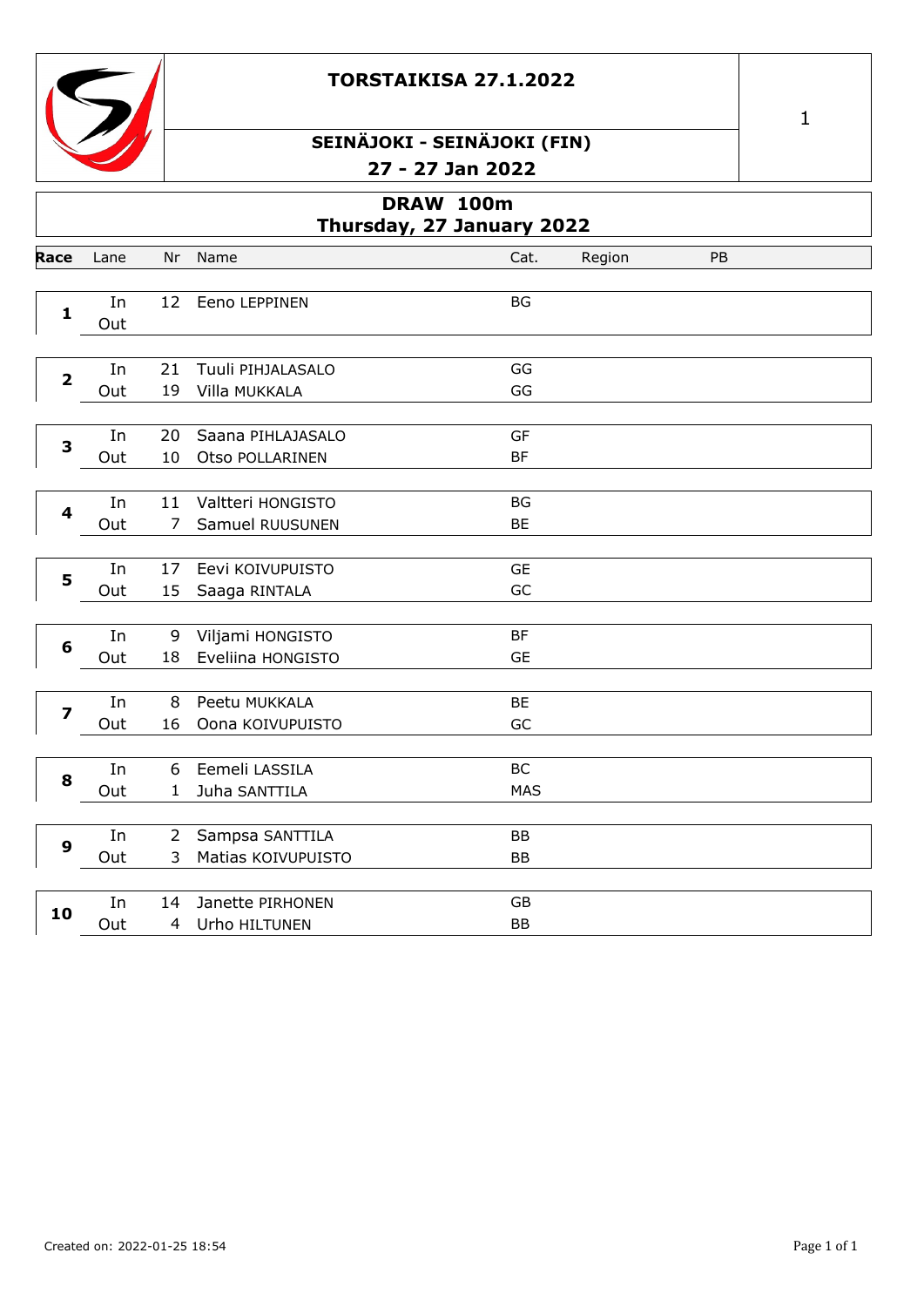



## **SEINÄJOKI - SEINÄJOKI (FIN) 27 - 27 Jan 2022**

|                         |                                        |    | - 1               | 47 JUH 4944 |        |           |  |  |
|-------------------------|----------------------------------------|----|-------------------|-------------|--------|-----------|--|--|
|                         | DRAW 300m<br>Thursday, 27 January 2022 |    |                   |             |        |           |  |  |
| Race                    | Lane                                   | Nr | Name              | Cat.        | Region | <b>PB</b> |  |  |
| 1                       | In                                     | 21 | Tuuli PIHJALASALO | GG<br>BG    |        |           |  |  |
|                         | Out                                    | 11 | Valtteri HONGISTO |             |        |           |  |  |
| $\overline{\mathbf{2}}$ | In                                     | 19 | Villa MUKKALA     | GG          |        |           |  |  |
|                         | Out                                    | 10 | Otso POLLARINEN   | <b>BF</b>   |        |           |  |  |
| 3                       | In                                     | 9  | Viljami HONGISTO  | BF          |        |           |  |  |
|                         | Out                                    | 20 | Saana PIHLAJASALO | GF          |        |           |  |  |
|                         | In                                     | 8  | Peetu MUKKALA     | BE          |        |           |  |  |
| 4                       | Out                                    | 18 | Eveliina HONGISTO | <b>GE</b>   |        |           |  |  |
|                         | In                                     | 7  | Samuel RUUSUNEN   | BE          |        |           |  |  |
| 5                       | Out                                    | 17 | Eevi KOIVUPUISTO  | <b>GE</b>   |        |           |  |  |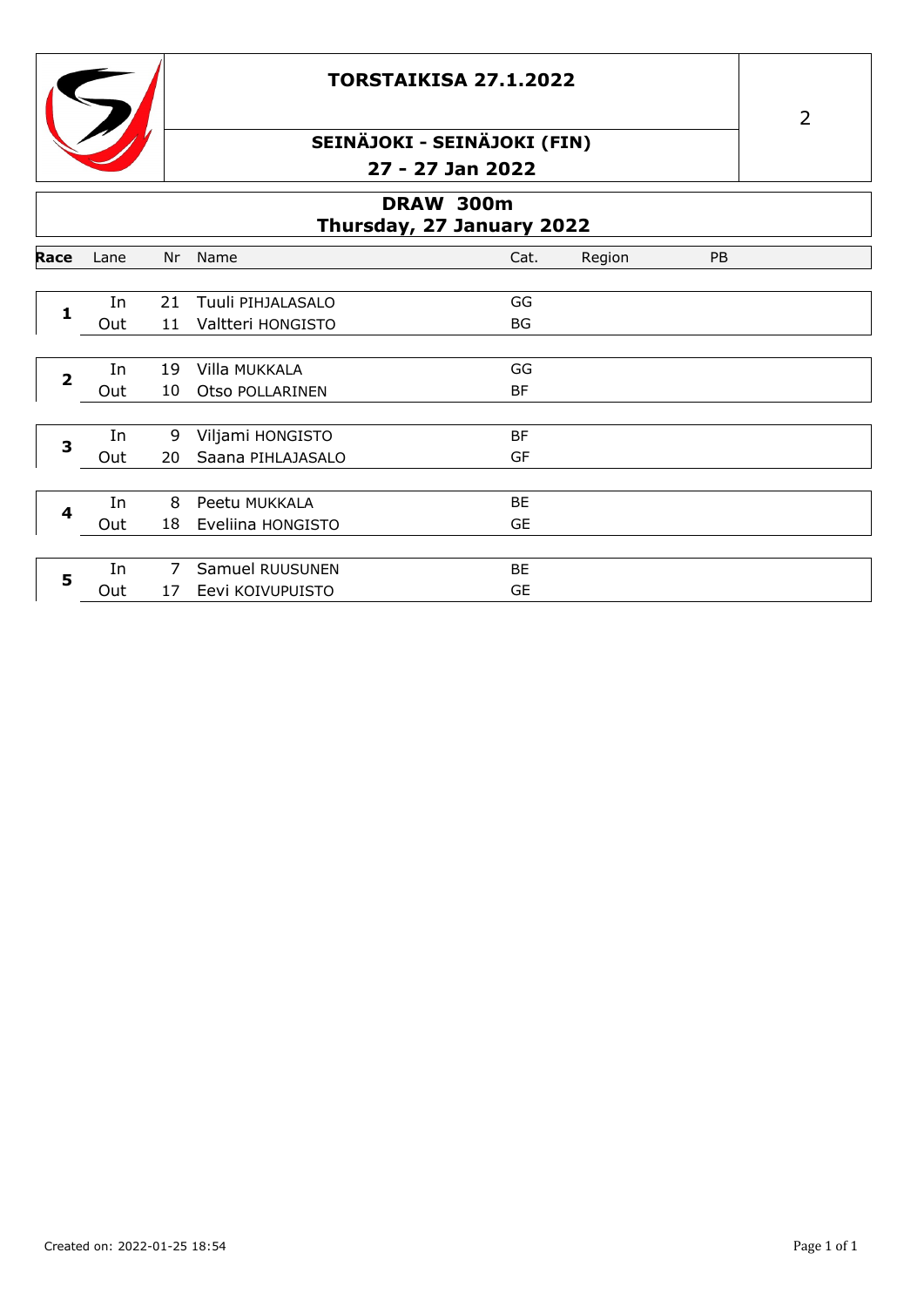



## SEINÄJOKI - SEINÄJOKI (FIN) 27 - 27 Jan 2022

#### **DRAW 500m Isorata** Thursday, 27 January 2022

|                  |      |              | . <del>.</del>        |            |        |    |  |
|------------------|------|--------------|-----------------------|------------|--------|----|--|
| Race             | Lane | Nr           | Name                  | Cat.       | Region | PB |  |
|                  |      |              |                       |            |        |    |  |
|                  | In   | 6            | Eemeli LASSILA        | BC         |        |    |  |
| 1                | Out  | 15           | Saaga RINTALA         | GC         |        |    |  |
|                  |      |              |                       |            |        |    |  |
| $\overline{2}$   | In   | 13           | <b>Veera LEHTONEN</b> | GA         |        |    |  |
|                  | Out  | 16           | Oona KOIVUPUISTO      | GC         |        |    |  |
|                  |      |              |                       |            |        |    |  |
| 3                | In   | 14           | Janette PIRHONEN      | GB         |        |    |  |
|                  | Out  | 3            | Matias KOIVUPUISTO    | <b>BB</b>  |        |    |  |
|                  |      |              |                       |            |        |    |  |
| $\boldsymbol{4}$ | In   | 5.           | Luka RINTALA          | BB         |        |    |  |
|                  | Out  | 4            | Urho HILTUNEN         | BB         |        |    |  |
|                  |      |              |                       |            |        |    |  |
| 5                | In   | $\mathbf{1}$ | Juha SANTTILA         | <b>MAS</b> |        |    |  |
|                  | Out  | 2            | Sampsa SANTTILA       | BB         |        |    |  |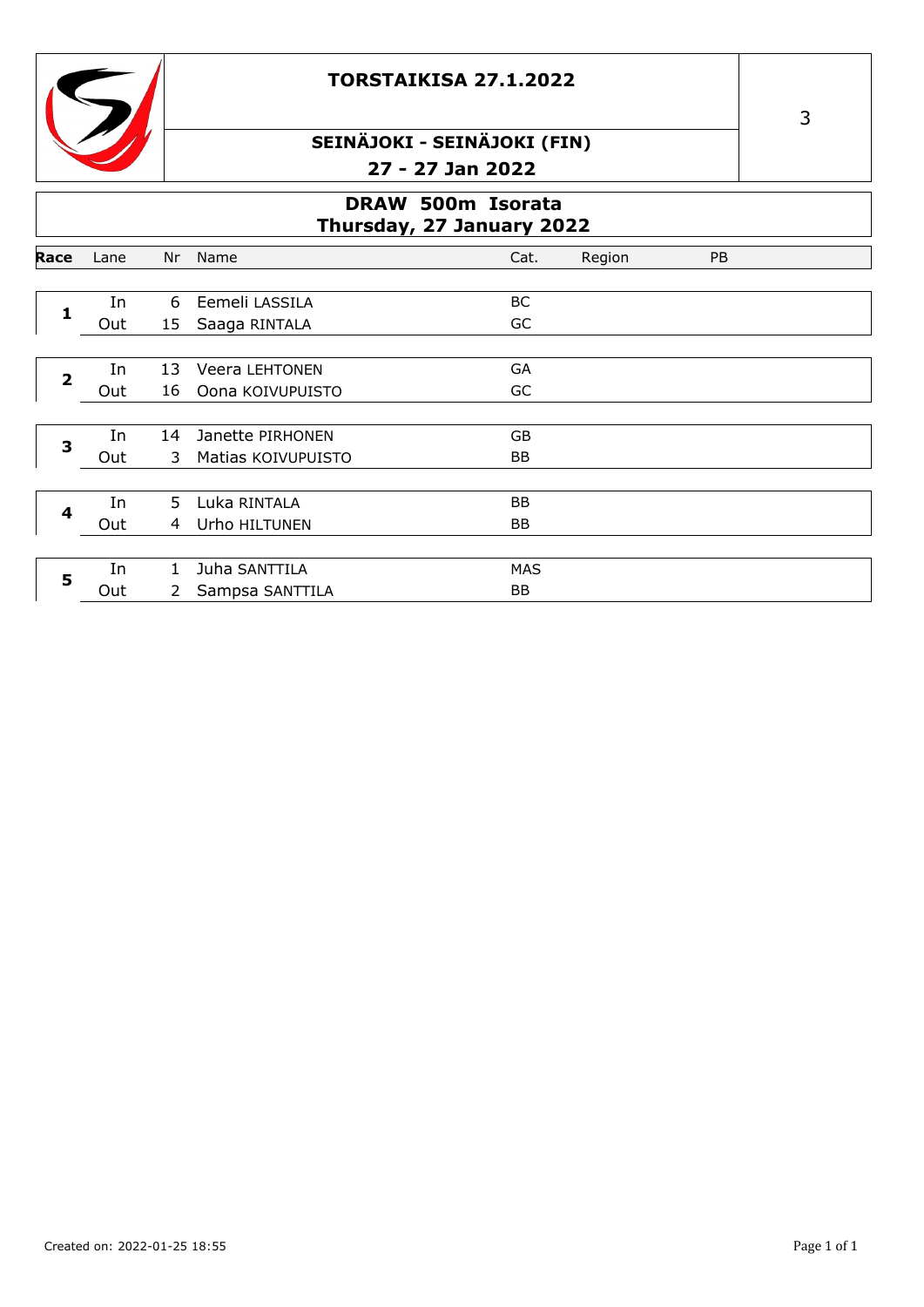



## **SEINÄJOKI - SEINÄJOKI (FIN) 27 - 27 Jan 2022**

### **DRAW 500m Pikkurata Thursday, 27 January 2022**

|      | $\frac{1}{2}$ |    |                   |           |        |           |  |  |
|------|---------------|----|-------------------|-----------|--------|-----------|--|--|
| Race | Lane          | Nr | Name              | Cat.      | Region | <b>PB</b> |  |  |
|      |               |    |                   |           |        |           |  |  |
|      | In            | 7  | Samuel RUUSUNEN   | ВE        |        |           |  |  |
|      | Out           | 19 | Villa MUKKALA     | GG        |        |           |  |  |
|      |               |    |                   |           |        |           |  |  |
| 2    | In            | 11 | Valtteri HONGISTO | BG        |        |           |  |  |
|      | Out           | 18 | Eveliina HONGISTO | GE        |        |           |  |  |
|      |               |    |                   |           |        |           |  |  |
| 3    | In            | 17 | Eevi KOIVUPUISTO  | <b>GE</b> |        |           |  |  |
|      | Out           | 9  | Viljami HONGISTO  | BF        |        |           |  |  |
|      |               |    |                   |           |        |           |  |  |
|      | In            | 8  | Peetu MUKKALA     | BЕ        |        |           |  |  |
|      | Out           |    |                   |           |        |           |  |  |